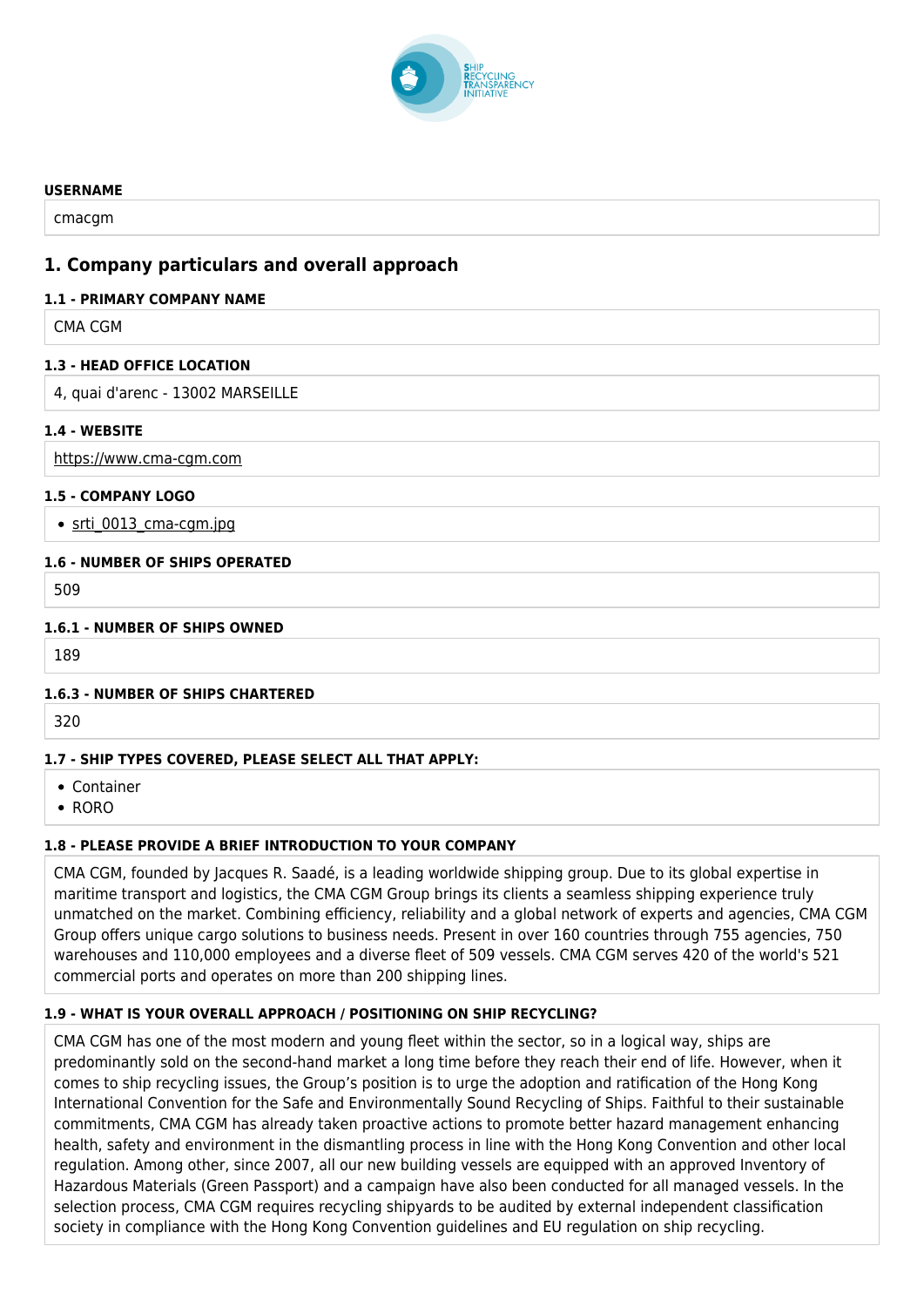# **2. Ship recycling policy and standards**

# **2.1 - DOES THE COMPANY HAVE A WRITTEN POLICY ON SHIP RECYCLING FOR ITS OWNED VESSELS?**

Yes

### **2.1.1 - IS IT PUBLICLY AVAILABLE?**

Yes

### **2.1.2 - PLEASE PROVIDE A URL**

<https://www.cmacgm-group.com/en/csr/environment>

## **2.1.3 - SINCE WHEN HAS THIS POLICY BEEN APPLIED?**

2014

# **2.1.4 - HOW MANY SHIPS DOES THE POLICY APPLY TO?**

25-50%

# **2.2 - DOES THE COMPANY KEEP RECORDS OF SHIPS WHICH HAVE BEEN SENT FOR RECYCLING?**

Yes

# **2.3 - WHAT INTERNATIONAL CONVENTIONS AND PRINCIPLES DOES THE POLICY ADHERE TO?**

• Hong Kong International Convention for the safe and environmentally sound recycling of ships (2009)

### **2.4 - DOES THE EU SHIP RECYCLING REGULATION APPLY TO THE COMPANY'S OWNED SHIPS?**

Yes

### **2.4.1 - HOW MANY SHIPS DOES THE REGULATION APPLY TO?**

51-75%

# **2.5 - WHICH TOPICS DOES THE POLICY ADDRESS?**

- Environment
- Health and safety
- Labour and human rights
- Anti-corruption
- Sub-contractors
- Other (please specify)

# **2.5.1 - PLEASE COMMENT**

Downstream facilities for managing waste and hazardous materials

# **2.6 - DOES THE POLICY CONTAIN RESTRICTIONS BASED ON GEOGRAPHY AND/OR RECYCLING METHODS?**

Yes

# **2.6.1 - PLEASE PROVIDE FURTHER DETAILS**

CMA CGM already bans Bangladesh and Pakistan recycling yards. Our Ship Recycling strategy states that CMA CGM will select shipyard which ensure primary cutting with no block fall on intertidal zone and cutting zones strictly on impermeable floor.

# **2.7 - DOES THE COMPANY HAVE A WRITTEN POLICY FOR SELECTING A YARD OR BUYER FOR RECYCLING?**

Yes

# **2.7.1 - PLEASE PROVIDE FURTHER DETAILS INCLUDING A URL IF THE POLICY IS PUBLIC**

In the selection process, CMA CGM requires recycling shipyards to be audited by external independent classification society in compliance with the Hong Kong Convention guidelines.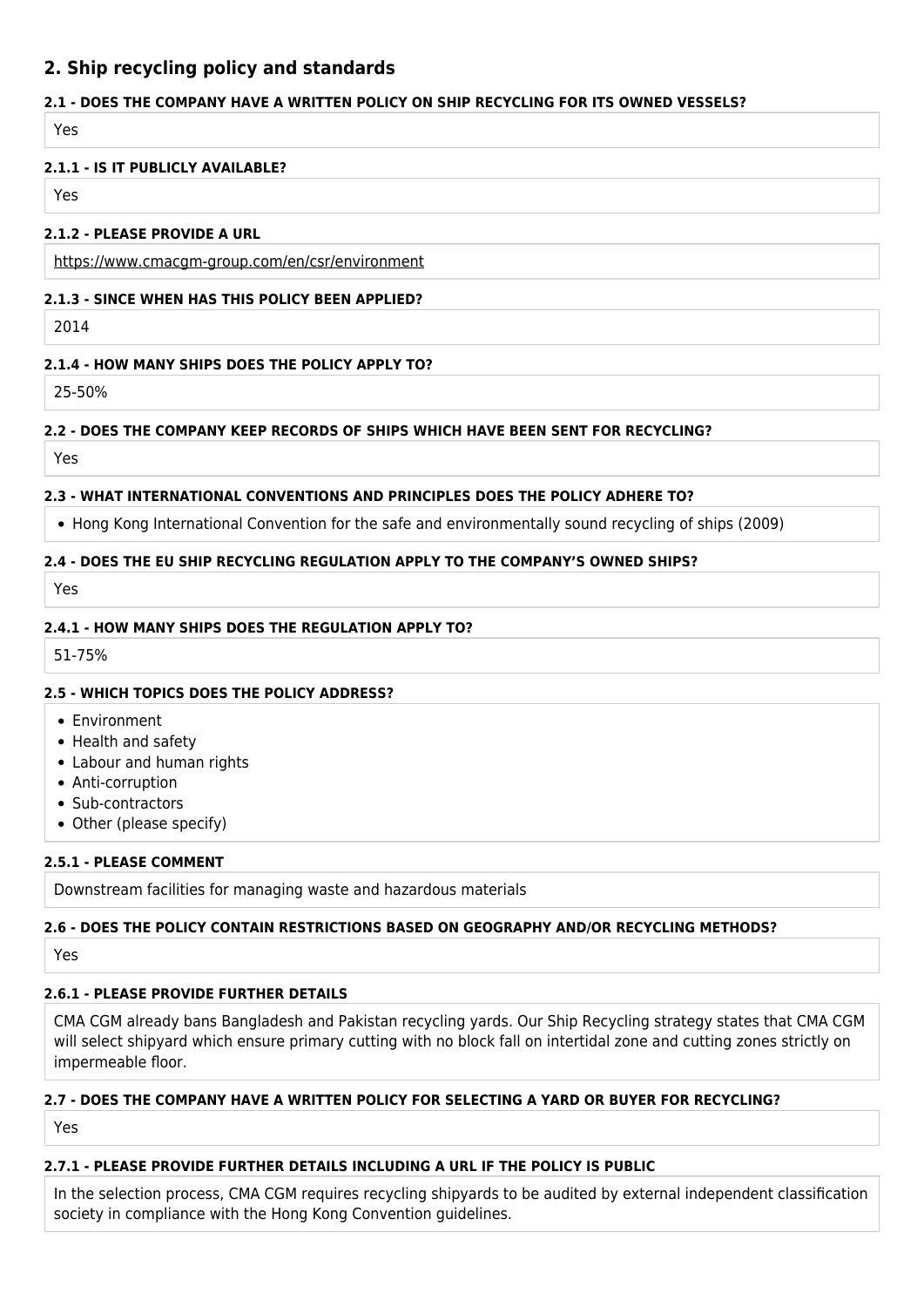### **2.8 - DOES THE COMPANY MAKE SHIP RECYCLING PART OF THE COMPANY'S SUSTAINABILITY GOALS?**

Yes

### **2.9 - DOES THE COMPANY INCLUDE SHIP RECYCLING INFORMATION IN ITS SUSTAINABILITY REPORTING?**

No

#### **2.10 - DOES THE COMPANY HAVE A SHIP RECYCLING STANDARD\* (OR SIMILARLY NAMED) IN FORCE?**

Yes

#### **2.10.1 - FROM WHEN HAS THIS BEEN IN FORCE?**

2014

# **3. Policy for selling owned vessels for further trading**

#### **3.1 - DOES THE COMPANY HAVE A POLICY TO PROMOTE RESPONSIBLE RECYCLING OF OWNED VESSELS SOLD FOR FURTHER TRADING?**

No

#### **3.1.1 - PLEASE PROVIDE FURTHER DETAILS**

N/A

### **3.2 - DOES THE COMPANY IMPOSE LEGALLY BINDING COVENANTS OR OFFER COMMERCIAL INCENTIVES TO THE BUYER TO ENCOURAGE RESPONSIBLE SHIP RECYCLING?**

Yes

#### **3.2.1 - PLEASE PROVIDE FURTHER DETAILS**

At this stage, CMA CGM thinks about the best strategy to integrate sustainable criteria to encourage responsible ship recycling.

#### **3.3 - DOES THE COMPANY TAKE STEPS TO PROMOTE RESPONSIBLE RECYCLING OF VESSELS CHARTERED FOR 5 YEARS AND OVER, RELEASED FOR REDEPLOYMENT OR RECYCLING?**

Never

#### **3.4 - DOES THE COMPANY TAKE STEPS TO PROMOTE RESPONSIBLE RECYCLING OF VESSELS CHARTERED FOR 2 YEARS AND OVER RELEASED FOR REDEPLOYMENT OR RECYCLING?**

Never

#### **3.5 - DOES THE COMPANY TAKE STEPS TO PROMOTE RESPONSIBLE RECYCLING OF VESSELS OWNED THROUGH JVS?**

Never

### **4. Ship recycling contract**

#### **4.1 - DOES THE COMPANY FOLLOW A STANDARD CONTRACT FOR THE SALE OF VESSELS FOR GREEN RECYCLING (E.G. RECYCLECON FROM BIMCO)?**

Always

#### **4.1.1 - IF AN INDUSTRY STANDARD CONTRACT TEMPLATE USED, PLEASE SPECIFY**

RECYCLECON from BIMCO is now the contract used for the sale of vessel for sustainable recycling. Before that, the ship recycling contract was the "Amended Saleform 2012" including ship recycling yard and location to be used.

#### **4.2 - DOES THE CONTRACT INCLUDE AN EXPLICIT REQUIREMENT TO RECYCLE THE VESSEL AT A SPECIFIC SHIP RECYCLING FACILITY?**

Always

**4.2.1 - PLEASE PROVIDE FURTHER DETAILS**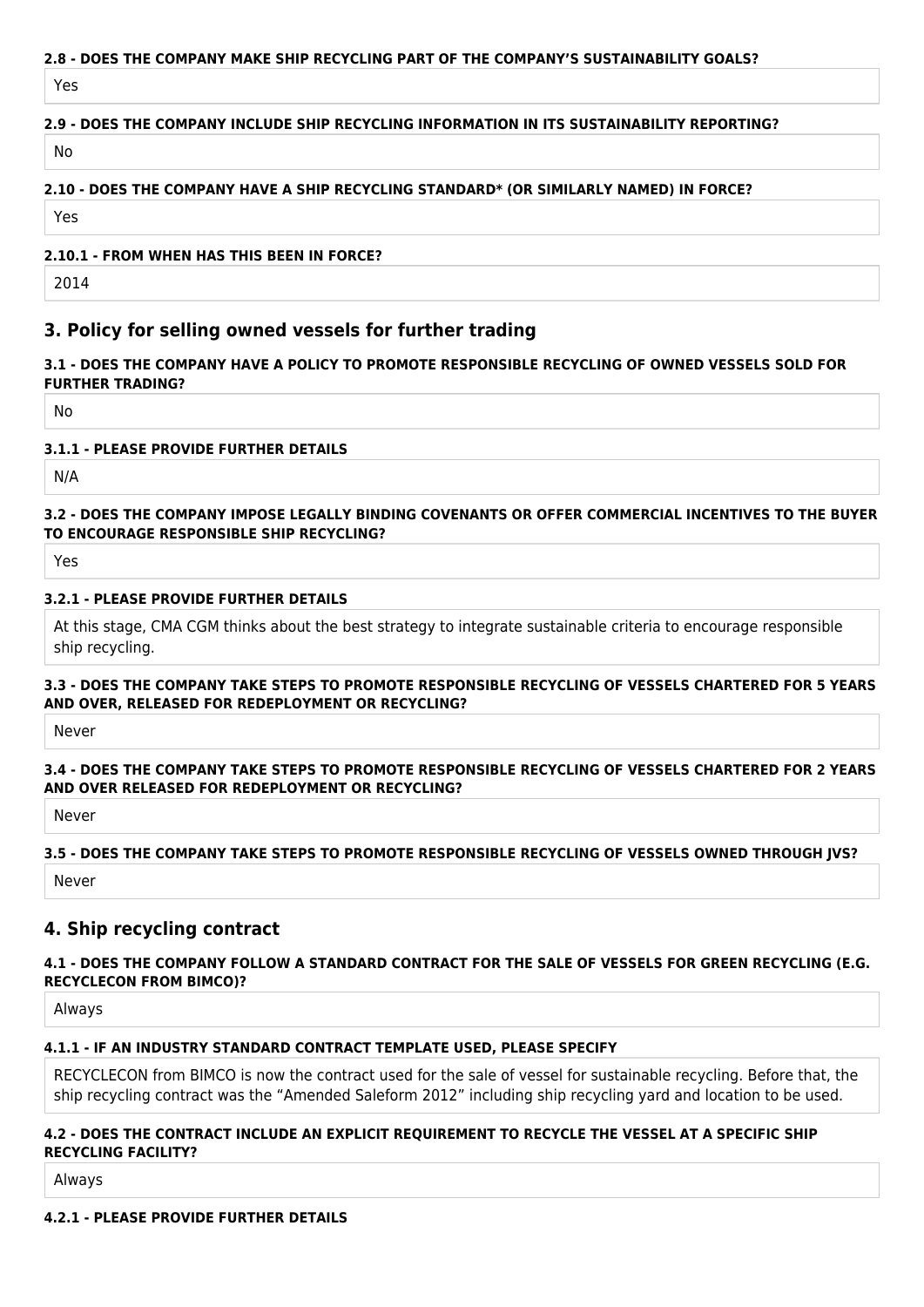The ship recycling facilities is defined (plot number) in the "recycling clause" and their conditions of sale.

#### **4.3 - DOES THE COMPANY REQUIRE ACCESS TO THE SHIP RECYCLING FACILITY DURING THE RECYCLING PROCESS FOR ANY OF THE FOLLOWING? PLEASE SELECT ANY/ALL THAT MAY APPLY**

- Monitoring
- Control
- Stop-work
- Performance follow-up

### **4.4 - DOES THE CONTRACT REQUIRE COMPLIANCE WITH THE COMPANY'S WRITTEN POLICY ON SHIP RECYCLING?**

Yes

**4.5 - WHAT PROTECTION IS IN PLACE FOR THE SELLER TO ENSURE THAT MILESTONES CAN BE SET, THAT ACCESS TO THE SHIP AND MONITORING CAN BE MAINTAINED THROUGHOUT THE SHIP RECYCLING PROCESS?**

The contract used for sustainable recycling ensures that due support (necessary entry pass and permission sought), amongst others, is given from the Ship Recycling Facilities to facilitate smooth visits. Also, it ensures that the Ship Recycling Facility must furnish Sellers with weekly reports.

# **5. Inventory of Hazardous Materials (IHM) and Ship Recycling Documentation**

### **5.1 - DOES THE COMPANY HAVE A SHIP RECYCLING PLAN FOR EACH VESSEL?**

Yes

**5.2 - DOES THE COMPANY PROVIDE THE BUYER OR SHIP RECYCLER WITH A CLASS APPROVED IHM, AT THE TIME OF FINALISING THE SHIP RECYCLING CONTRACT?**

Always

#### **5.3 - DOES THE COMPANY PROVIDE ALL RELEVANT SHIP CERTIFICATES, PLANS, PROCEDURES AND DOCUMENTS, TO ENABLE THE YARDS TO FOLLOW APPLICABLE SHIP RECYCLING GUIDELINES (AND THE RELEVANT STANDARDS FROM QUESTION 2.2. THAT THE COMPANY IS ALIGNED TO)?**

Always

#### **5.4 - DOES THE COMPANY HAVE SPECIFIC REQUIREMENTS FOR HANDLING HAZARDOUS MATERIALS AS LISTED IN THE STOCKHOLM CONVENTION?**

Yes

### **5.4.1 - PLEASE PROVIDE FURTHER DETAILS**

CMA CGM requires to respect all international rules & regulation.

# **6. Implementation of the ship recycling policy and standard**

### **6.1 - DOES THE COMPANY REQUIRE THE SHIP RECYCLING FACILITY TO HAVE A HONG KONG CONVENTION STATEMENT OF COMPLIANCE ISSUED BY A CLASSIFICATION SOCIETY?**

Always

### **6.1.1 - PLEASE PROVIDE FURTHER DETAILS**

Since 4 years, CMA CGM requires the recycling yards' Statement Of Compliance of Honk Kong Convention. We record this information for internal reporting.

### **6.2 - DOES THE COMPANY CARRY OUT ADDITIONAL AUDITS TO VERIFY COMPLIANCE PRIOR TO RECYCLING?**

Always

### **6.2.1 - PLEASE PROVIDE FURTHER DETAILS**

Before 2018, CMA CGM has already audited yards in Alang, India prior to recycle vessels. The audit was based on their Health, Safety and Environmental practices and their Recycling Plan definition. Since 2018, CMA CGM has reinforced its selection process strategy and verifies, helped by Classification Society expertise, the compliance of